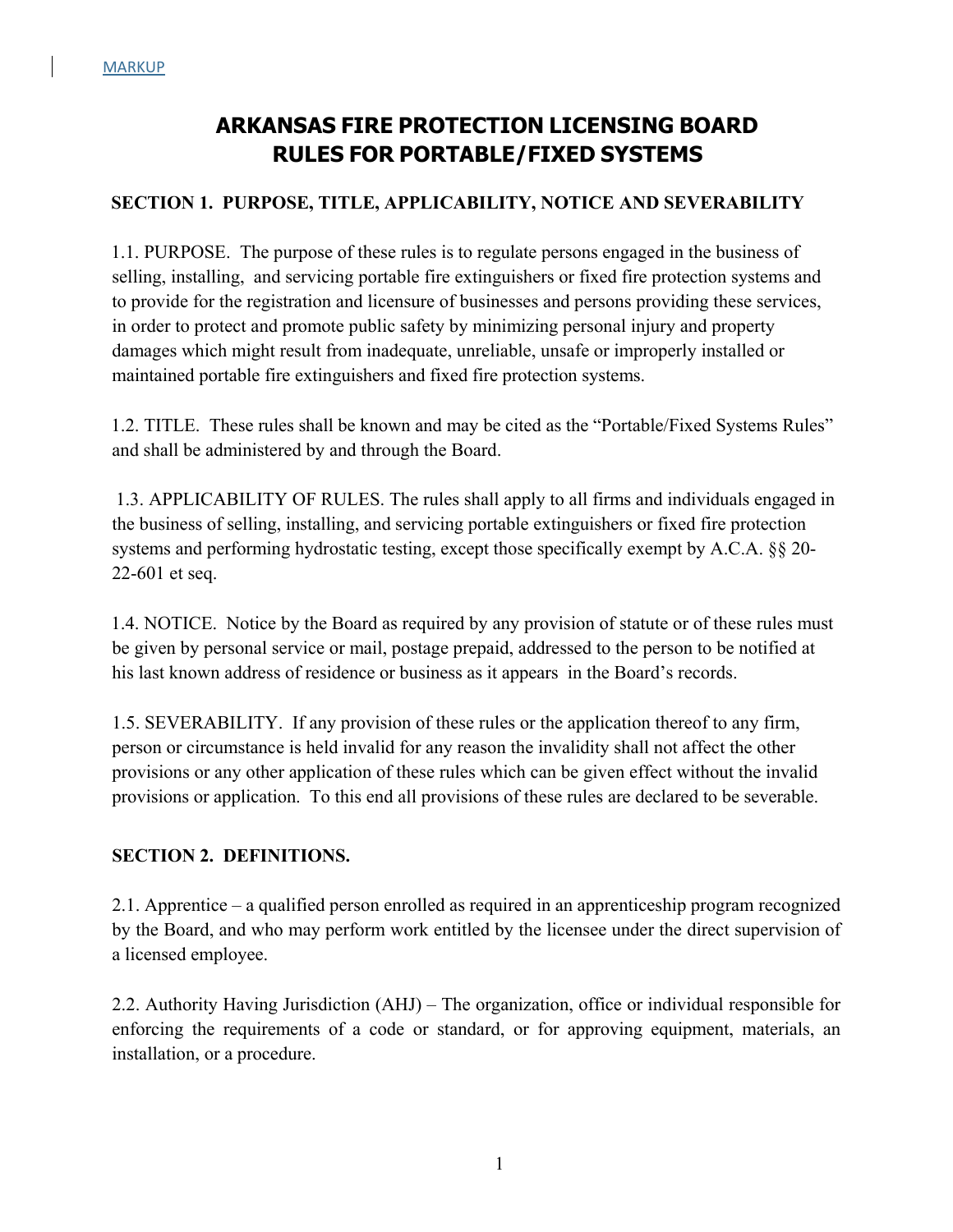2.3 - Branch office – an office that has a different location but the same name and tax identification number as the primary applicant. If a certified firm obtained a certificate of registration for a separate business location(s) or office(s) on or before the effective date of this rule, the Board will consider that separate business location or office to be a branch office as defined by these rules.

2.4. Certificate – the certificate of registration issued by the Board to a firm for the purpose of granting permission to such firm to perform any act for which the law requires a certificate of registration.

2.5. Certified Firm – any business owned by an individual, partnership, corporation or association holding a current certificate of registration issued by the Board.

2.6. Fixed fire protection system – fire extinguisher or fire suppression systems, including without limitation:

A. Fire extinguishing or fire suppression systems installed to protect the hoods and ductwork of exhaust systems designed for the removal of smoke and grease-laden vapors from commercial cooking equipment; and

B. Listed or approved fire protection systems or suppression systems installed and maintained according to the standards adopted in the rules of the Arkansas Fire Protection Licensing Board.

2.7. Hydrostatic Testing – pressure testing by hydrostatic methods.

2.8. License – a written document issued by the Board to an individual for the purpose of granting permission to such individual to perform any act for which the law requires a license.

2.9. Licensee – a specific individual to whom a license or permit has been issued by the Board; a specific firm to which a certificate of registration has been issued by the Board.

2.10. NFPA – National Fire Protection Association, Inc., a nationally recognized standard- making organization.

2.11. Portable Fire Extinguisher – any device that contains within it chemicals, fluids, powder, liquids or gases for extinguishing fires.

2.12. Recharge - to fill a portable fire extinguisher or a fixed fire protection system with a charge the second and all succeeding times the system is serviced.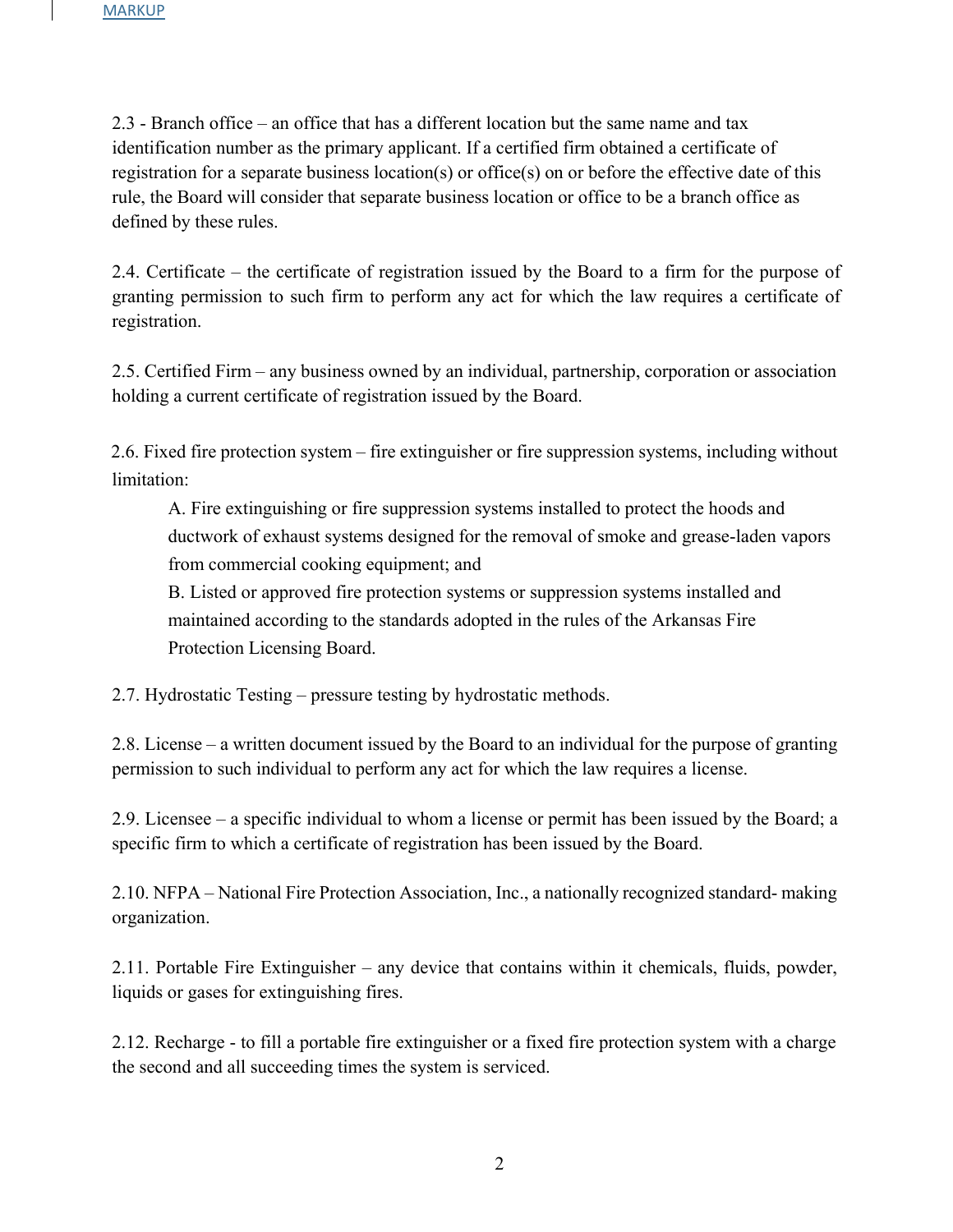2.13. Repair – any work performed on or to any portable fire extinguisher or fixed fire protection system and not defined as charging, recharging, hydrostatic testing or inspecting.

2.14. Service Tag – a tag on a portable fire extinguisher or fixed fire protection system that serves as evidence that some action was performed by a licensee.

2.15. Test – to subject any portable fire extinguisher or fixed fire protection system to any procedure necessary to ensure its proper operation or installation.

2.16. Service–physically install portable fire extinguisher or fixed fire protection systems by charging, filling, maintaining, re-charging, refilling, repairing, hanging, locating or re-testing (including hydrostatic testing).

2.17. Standards – nationally recognized standards adopted herein.

### **SECTION 3. STANDARDS**

3.1. The Board adopts the current edition of the Arkansas Fire Prevention Code in its entirety, along with the reference standards noted in the reference section.

3.2. All portable fire extinguishers and fixed fire protection systems installed or serviced in this State shall comply with A.C.A. §§ 20-22-601 et seq., these rules, manufacturer's specifications, local ordinances and requirements, and the Arkansas Fire Prevention Code.

3.3. Extinguisher Sales - No portable fire extinguishers shall be sold, leased, serviced or recharged in the State of Arkansas unless labeled and/or or listed by Underwriters Laboratories, Inc., Factory Mutual System or other nationally recognized testing laboratory that is approved by the Arkansas Fire Protection Licensing Board or the Office of the State Fire Marshal.

3.4. After December 31, 2007 nNo dry chemical restaurant fire systems may be serviced for any reason and must be Red Tagged.

3.5. After December 31, 2007 nMon-UL 300 systems may not be serviced for any reason and must be Red Tagged.

3.6. All dry chemical stored pressure fire extinguishers manufactured prior to October 1984 shall be removed from service no later than January 1, 2015.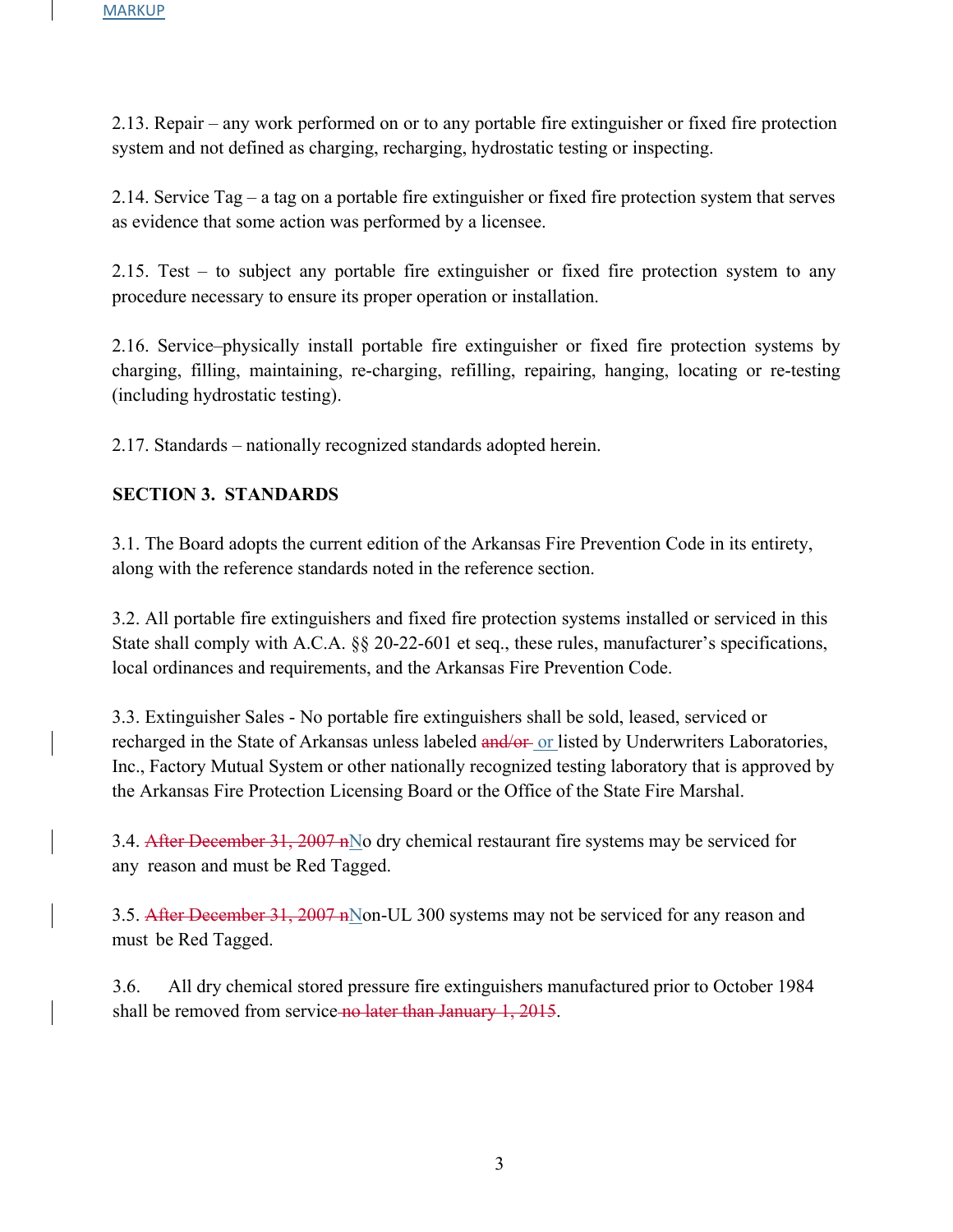### **SECTION 4. REGISTRATION AND LICENSING**

4.1. A licensee shall not knowingly mischaracterize a competitor's product.

4.2. The falsification of a certification of registration, license or permit renders the document invalid and is grounds for administrative action pursuant to A.C.A. §§ 20-22-601 et seq.

4.3. A firm cannot be certified for types of systems without a licensed individual(s) employed by the firm who is trained and licensed for the same type(s) as the firm. A person holding a valid license shall not be authorized to perform any act unless employed by a certified firm.

4.4. Certified firms shall be held responsible for the acts of their agents and employees for purposes of these rules, including the taking of administrative action by the Board.

4.5. A certificate of registration or license may be denied, suspended, revoked, non-renewed, or otherwise penalized if, after notice and public hearing, the Board finds that a licensee or applicant has violated any of the provisions of Ark. Code Ann. § 20-22-601 et seq. or these rules.

4.6. A certificate of registration issued pursuant to these rules shall not be transferred from one firm to another. A license issued pursuant to these rules shall not be transferred from one individual to another.

4.7. A certificate of registration or license does not authorize a licensee to enforce these rules or enter any building or property without the owner's permission.

4.8. Licensees shall not permit the use of their license by other persons or firms.

4.9. A. A licensed individual must be an employee of a certified firm and shall only work for one certified firm at a time.

B. A licensed individual may perform only those acts authorized by the firm's certificate of registration.

C. A licensee may perform only those acts authorized by his license.

D. A certified firm may agree to perform work that the firm is not certified to perform if the firm subcontracts the work to a firm certified by this Board to perform the necessary work.

4.10. For a fee, the Board may issue a duplicate certificate of registration, license, or permit to replace one previously issued if the licensee submits to the Board a written statement attesting to the fact that the certificate, license, or permit has been lost or destroyed.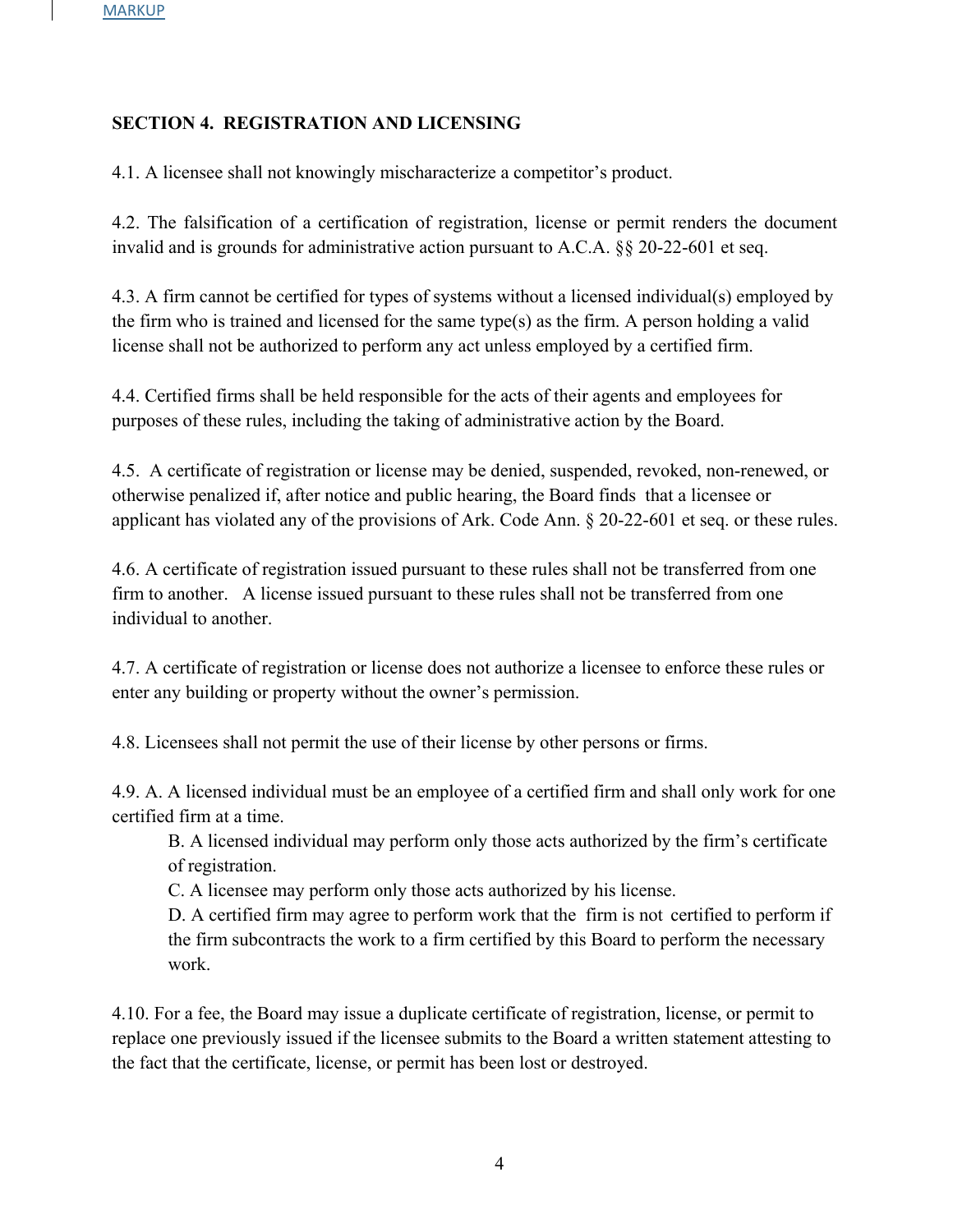4.11. Firm Certificate of Registration.

A. The Board issues firm certificates of registration for the following systems:

i. Portable Fire Extinguisher

ii. Fixed Fire Protection System

iii. Hydro Class "A"

iv. Hydro Class "B"

B. The Fire Protection Licensing Board shall not issue a certificate of registration if the name of the firm might confuse the public. A firm that intends to apply for a certification of registration should contact the Board concerning the acceptability of the proposed firm name.

C. A firm that wants to apply for a certificate of registration must submit a written verified application to the Board. The application must be completed in full on the Board's form and submitted as follows:

i. The required fees must be submitted with the application.

ii. If the applicant is a business entity, the application must be accompanied by evidence of registration with the Arkansas Secretary of State.

iii. The application must include an individual application for each employee who is required to be licensed.

iv. The application must include a sample (not a copy) of the firm's service tag, red tag, and verification of service collar. If changes are made to the design of the service tag or red tag, a sample of the new revised tag must be forwarded to the Board office. A sample of the current service tag and current red tag must be on file with the Board at all times.

v. The application must include a copy of the firm's liability insurance declarations page that meets the requirements of A.C.A. § 20-22-611. Each certified firm shall maintain in force and on file in the Board's office the proof of insurance as required. Failure to do so will be grounds for the emergency suspension of the firm's certificate, pursuant to A.C.A. 25-15-211.

vi. The firm shall either be certified for Class A or Class B hydrostatic testing or supply a letter from a firm certified by this Board asserting it will perform the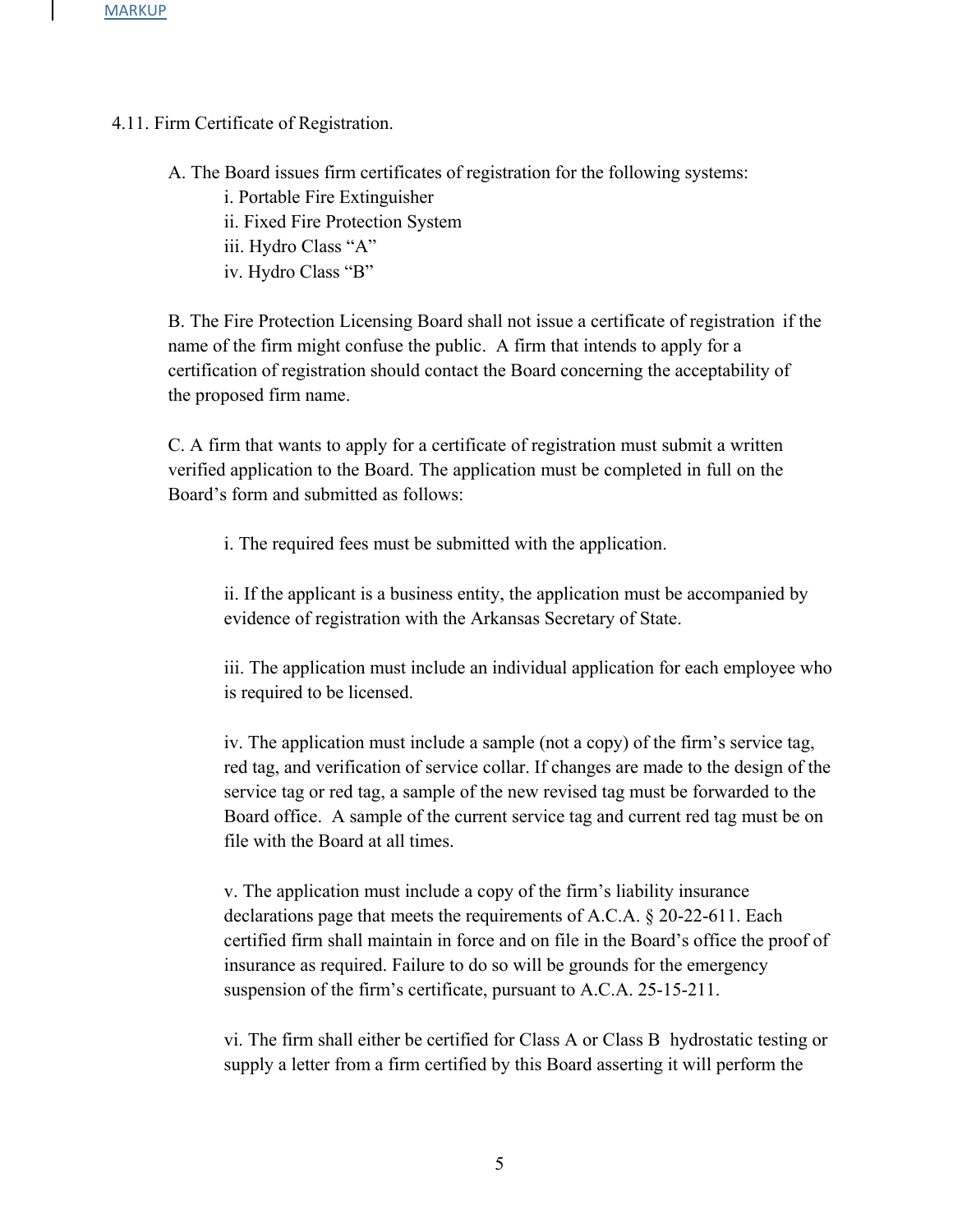work for the firm. As such, unless an applicant is applying for a Class B certificate, an application must include one of the following:

> a. A firm can only be licensed for Class A provided they have been approved and assigned a number by DOT. A copy of the DOT letter must accompany the application.

b. A firm that does not intend to become certified to perform hydrostatic testing must submit a letter from a firm licensed by this Board to do hydrostatic testing stating that the certified firm will perform any necessary hydrostatic testing for the applicant firm. If the letter of performance is ever withdrawn or cancelled, the firm relying on in must submit a replacement letter from another certified firm to the Board office within 20 days from the date of withdrawal/cancellation.

vii. The application must include written authorization by the firm permitting any person authorized by the Board to enter, examine, and inspect any premises, building, room, or establishment used by the firm in order for the Board to determine compliance with the Board's statutes and rules.

viii. The application must be signed by the sole proprietor, or each partner, or by an officer of the corporation.

C. When all requirements are met, the Board will issue a certificate of registration for a firm's main office and also for any branch office(s) with the respective name and address specified on the certificate. A certified firm must pay a fee for each additional certificate of registration issued to a branch office.

D. The certified firm must post at each location the certificate of registration for that particular location.

E. If a certified firm changes the name, address, or phone number of any of its offices, the firm shall notify the Board within fourteen (14) days after such change by submitting the required form and paying the required fee. If necessary, the Board will then issue a new certificate of registration and new individual license(s) that reflect the new information.

F. Change in ownership. The change of a firm's ownership invalidates the current certificate. A firm must submit an application for a new certificate at least fourteen (14) days prior to a change in ownership, accompanied by the required fee.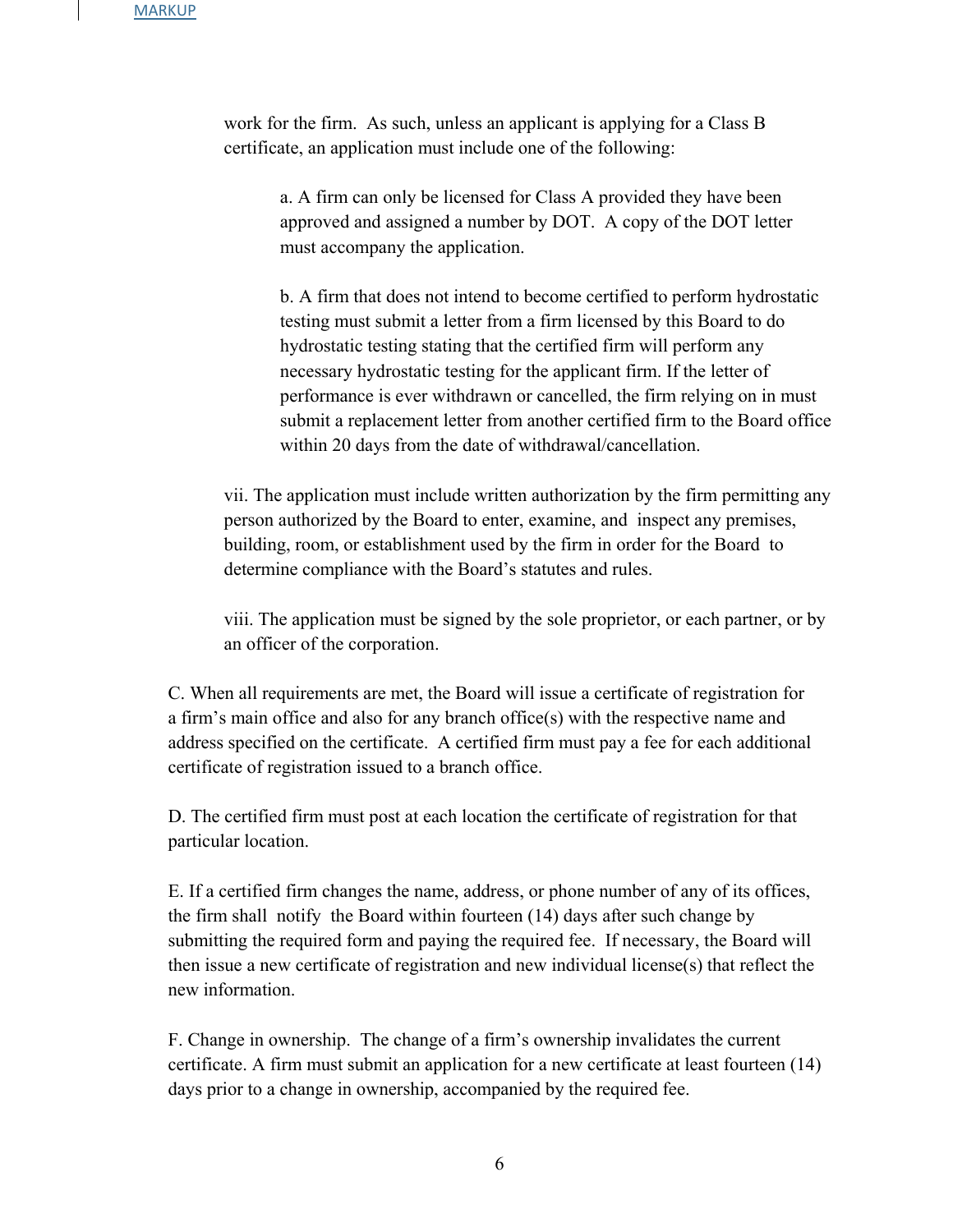i. If the firm's name changes as a result of the change in ownership, the firm must submit with the application all documentation described in Section 4.12.C 4.11.C. Upon approval, the Board will issue a new certificate of registration to the firm and new individual licenses to the licensed employees that reflect the firm's new name.

ii. If the firm's name does not change, the firm must submit all documentation described in Section 4.12.C.4.11.C. except for the individual license applications in 4.12.C.iii 4.11.C.iii. Upon approval, the board will issue a new certificate of registration to the firm and the individual licensees may continue to operate under their existing licenses.

#### 4.12. Individual License:

A. The Board issues individual licenses for the following types of portable and fixed systems:

i. Portable Fire Extinguisher

ii. Fixed Fire Protection System - Carbon Dioxide Systems

iii. Fixed Fire Protection System - Wet/Dry Systems

iv. Fixed Fire Protection System - Clean Agent Systems

v. Fixed Fire Protection System - Halon Systems

vi. Hydro Class "A"

vii. Hydro Class "B"

B. To be licensed, an individual must be employed by a certified firm, meet the requirements described in these rules, submit the required fee and a fully-completed licensing application using the Board's form, and pass an examination for each type of system the applicant intends to work on.

C. If the applicant is applying for Class A hydrostatic testing, the application must include a copy of the current DOT approval letter.

#### D. Examinations

i. An applicant must submit his application prior to testing.

ii. Examinations shall be given at least once per month at a place to be determined by the Board. Individuals should contact the Board to schedule testing. iii. An applicant must pass two open-book examinations, which are:

a. An examination applicable to the system the applicant wants to be licensed for. This examination will be based on NFPA standards and is described on the Board's website.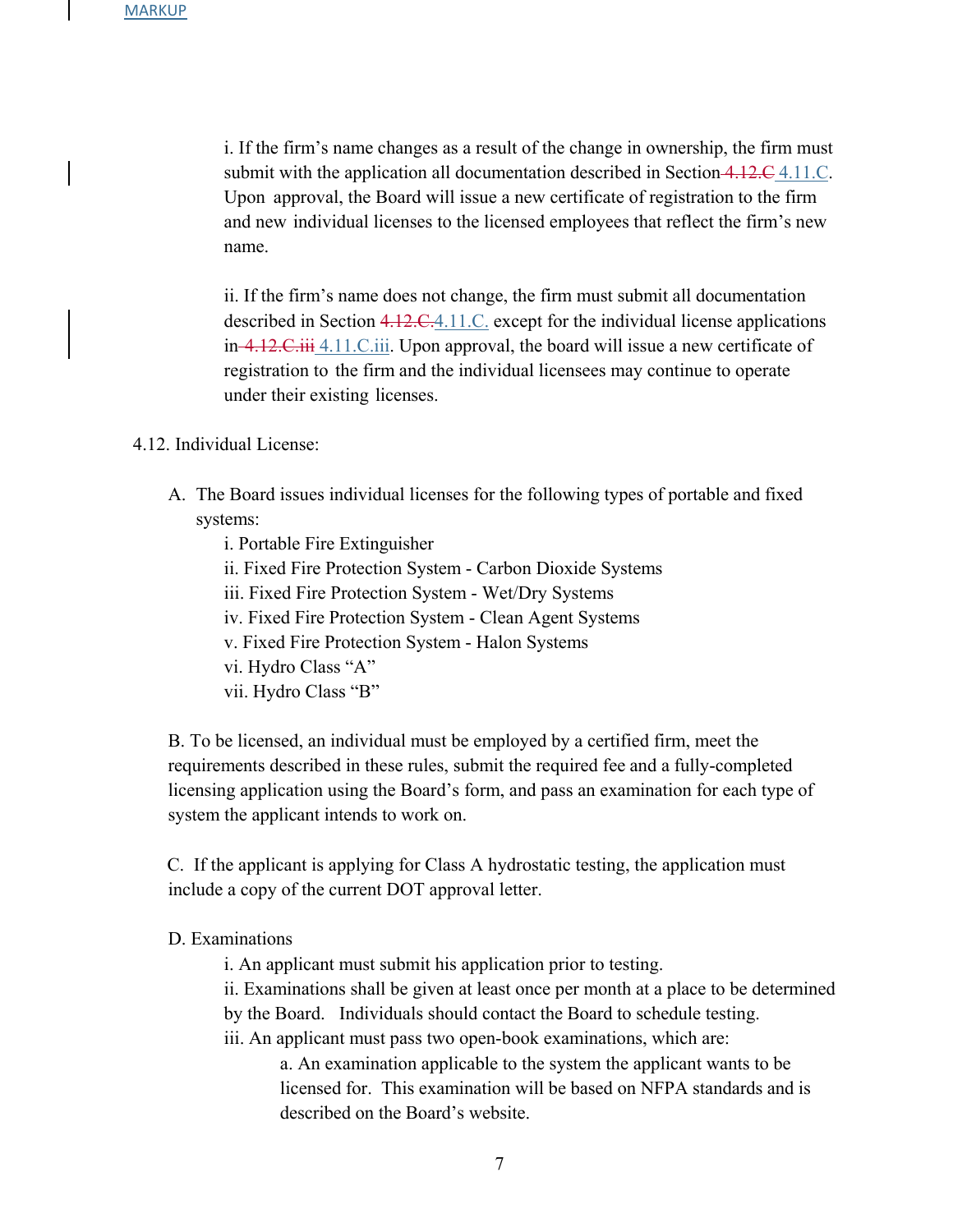b. An examination covering the Board's statutes and rules. iv. A minimum grade of 80% is required to pass any examination. Applicants obtaining a minimum grade of 80% will be issued a license endorsed with the type of service qualified by the examination.

v. An applicant who fails an examination may re-take the examination after payment of an exam re-take fee.

E. After all requirements have been met, the Board will issue a wall license and a pocket-sized license (or permit, as applicable) to each individual licensee. The certified firm that employs the licensed individual shall post the license conspicuously on the premises of the firm's primary location. A licensee must keep his pocket license or permit on his person at all times while performing the work for which he is licensed.

F. An individual license may be transferred to a new certified firm by filing a transfer application with the required fees and documents. An authorized representative of the new employing firm must sign the transfer application.

G. An individual licensee shall report any change in home address to the Board within 14 days.

H. Apprentice Permit.

New employees of certified firms may apply for an apprentice permit by submitting the required application and payment of the required fee.

i. The permit shall be valid for one (1) year from the date of issuance and shall not be renewed. An apprentice shall not continue to work as an apprentice after his permit expires.

ii. An apprentice, under the direct supervision of a licensee authorized to perform the work, may perform the work allowed by his firm's certificate of registration.

iii. All requirements applicable to licenses also apply to apprentice permits unless these rules state otherwise.

#### I. Reciprocity

i. Required Qualifications. An applicant applying for reciprocal licensure shall meet the following requirements:

a. The applicant shall hold in good standing in another U.S. jurisdiction a license that is substantially similar to the type of license for which the individual is applying in Arkansas;

b. The applicant shall hold his or her occupational licensure in good standing;

c. The applicant shall not have had a license revoked for: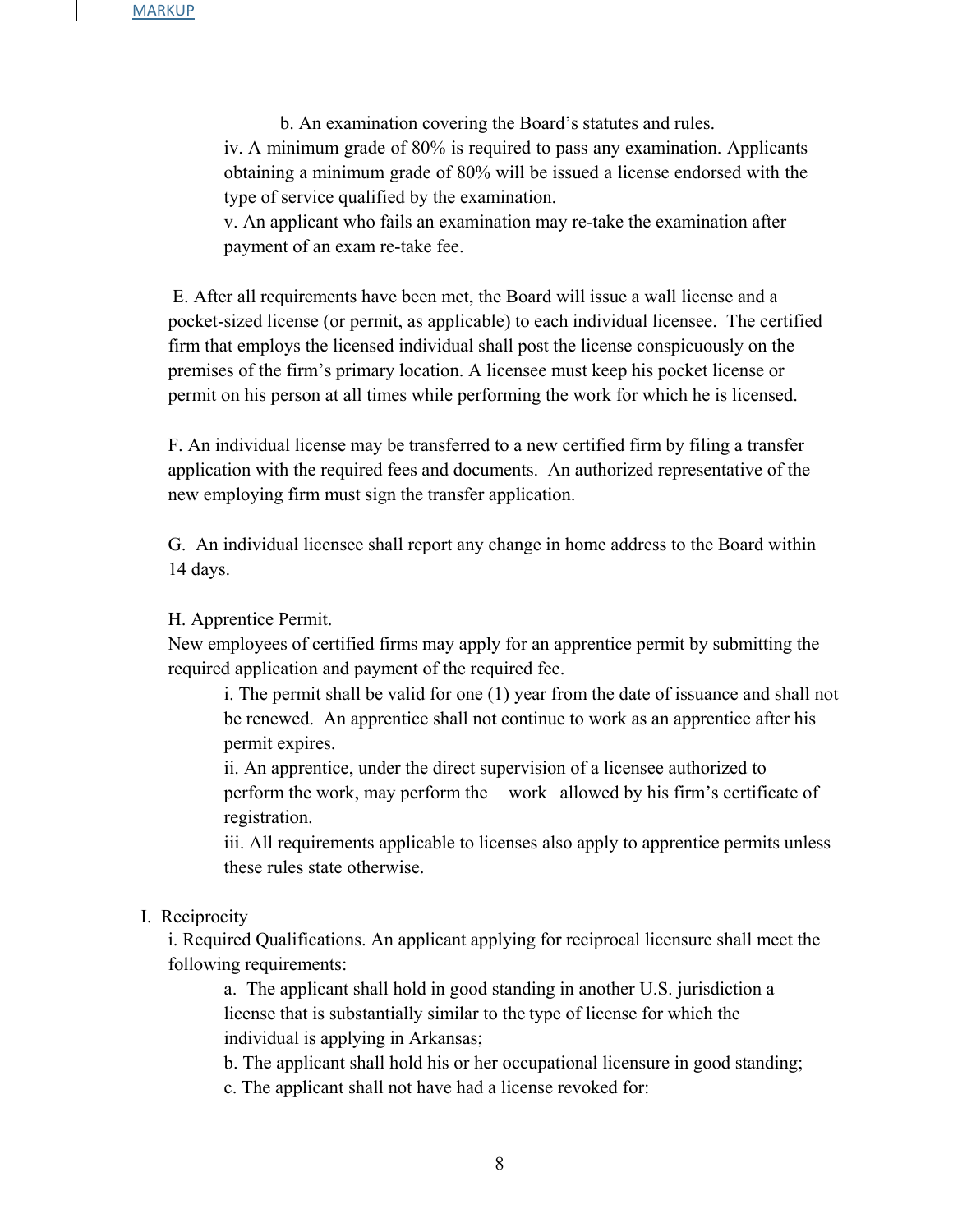- (1) An act of bad faith; or
- (2) A violation of law, rule, or ethics;

d. The applicant shall not hold a suspended or probationary license in a U.S. jurisdiction;

e. The applicant shall be sufficiently competent in the field of portable fire extinguishers and/or or fixed fire protection systems.

ii. Required documentation. An applicant shall submit a fully-executed application, the required fee, and the documentation described below.

a. As evidence that the applicant's license from another jurisdiction is in good standing and is substantially similar to Arkansas's, the applicant shall submit evidence of current and active licensure in that state. The Board may verify this information online or by telephone.

b. To demonstrate that the applicant has not had a license revoked for bad faith or a violation of law, rule, or ethics, as required by subsection 4.12.I.i.c., and that the applicant does not hold a license on suspended or probationary status, as required by subsection 4.12.I.i.d.the applicant shall provide the Board with:

- (1) The names of all states in which the applicant is currently licensed or has been previously licensed;
- (2) Letters of good standing or other information from each state in which the applicant is currently or has ever been licensed showing that the applicant has not had his license revoked for the reasons listed in subsection 4.12.I.i.c. and does not hold a license on suspended or probationary status as described in 4.12.I.i.d. The Board may verify this information online or by telephone.

c. As evidence that the applicant is sufficiently competent in the field of portable fire extinguishers and/or or fixed fire protection systems, the applicant shall pass the Arkansas state examination.

iii. Temporary and Provisional License

a. The Board's Director shall issue a temporary license immediately upon receipt of the required fee and the documentation required to show that the applicant has a license from another jurisdiction that is in good standing and is substantially similar to the Arkansas license for which the applicant is applying.

b. An applicant shall submit a completed the application with all required remaining documentation in order to receive a license.

c. The temporary license shall be effective for 90 days or until the Board makes a decision on the application, whichever occurs first.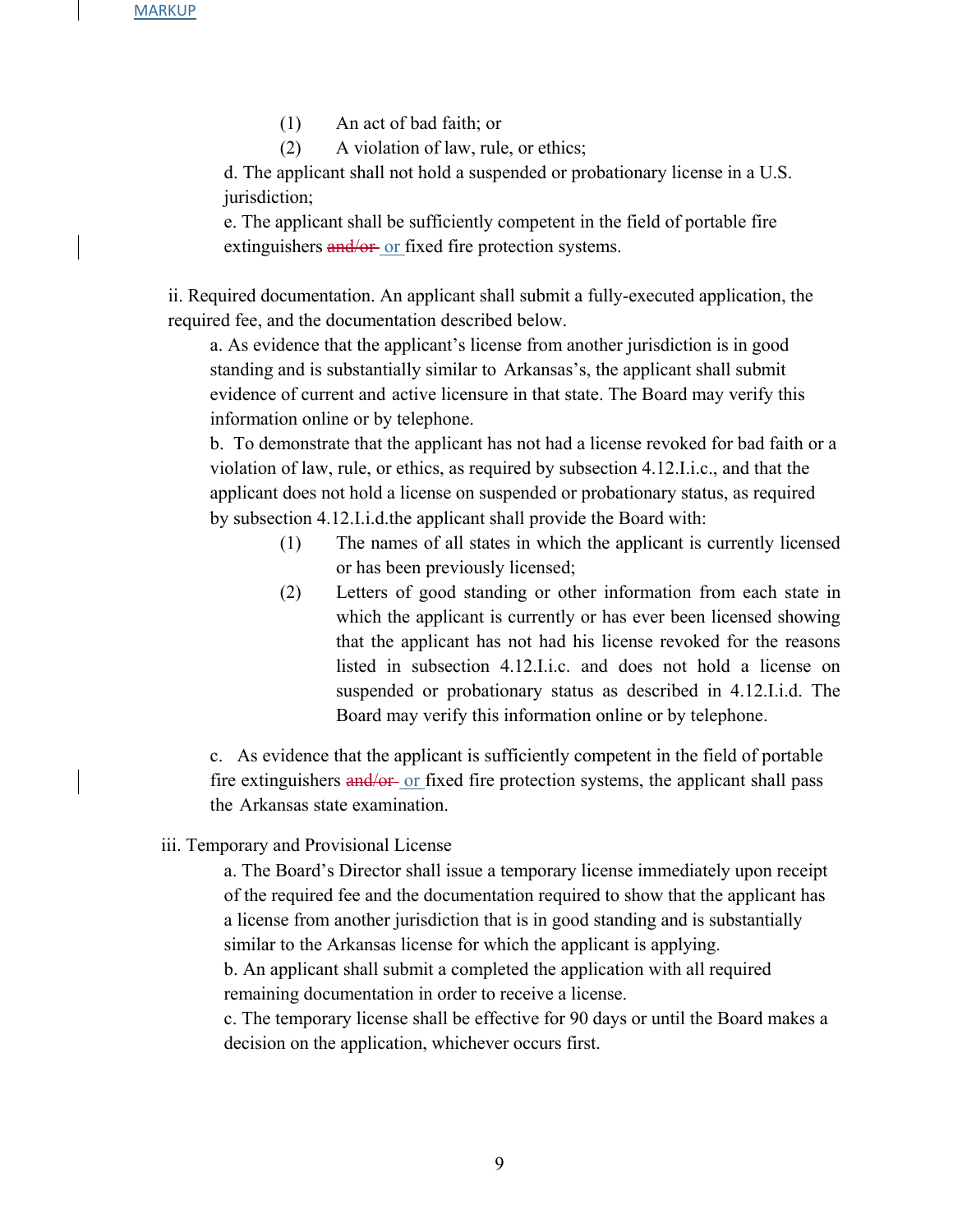J. Applicants from States that Do Not License Profession

i. Required Qualifications. An applicant from a state that does not license the fire protection sprinkler system field shall be sufficiently competent in the field of portable fire extinguishers and/or or fixed fire protection.

ii. Required documentation.

a. An applicant shall submit a fully-executed application and the required fee; and

b. As evidence that the applicant is sufficiently competent in the fire protection sprinkler system field an applicant shall:

- (1) Pass the applicable examination based on NFPA standards; and
- (2) Pass the Arkansas state examination.

### K. Expedited Military Licensure

i. Definitions: As used in this subsection:

a. "Uniformed service member" means:

(1) An active or reserve component member of the United States Air Force, United States Army, United States Coast Guard, United States Marine Corps, United States Navy, United States Space Force, or National Guard;

(2) An active component member of the National Oceanic and Atmospheric Administration Commissioned Officer Corps; or

(3) An active or reserve component member of the United States Commissioned Corps of the Public Health Service; and

b. As used in this subsection, "uniformed service veteran" means a former member of the United States uniformed services discharged under conditions other than dishonorable.

ii. The Board shall grant expedited licensure to an applicant who is:

a. A uniformed service member stationed in the State of Arkansas;

 b. A uniformed service veteran who resides in or establishes residency in the State of Arkansas; or

c. The spouse of:

(1) A person under subsection ii.a. or b above;

 (2) A uniformed service member who is assigned a tour of duty that excludes the uniformed service member's spouse from accompanying the uniformed service member and the spouse relocates to this state; or

 (3) A uniformed service member who is killed or succumbs to his or her injuries or illness in the line of duty if the spouse establishes residency in the state.

iii. The Board shall grant such expedited licensure upon receipt of all of the below: a. Payment of the initial licensure fee;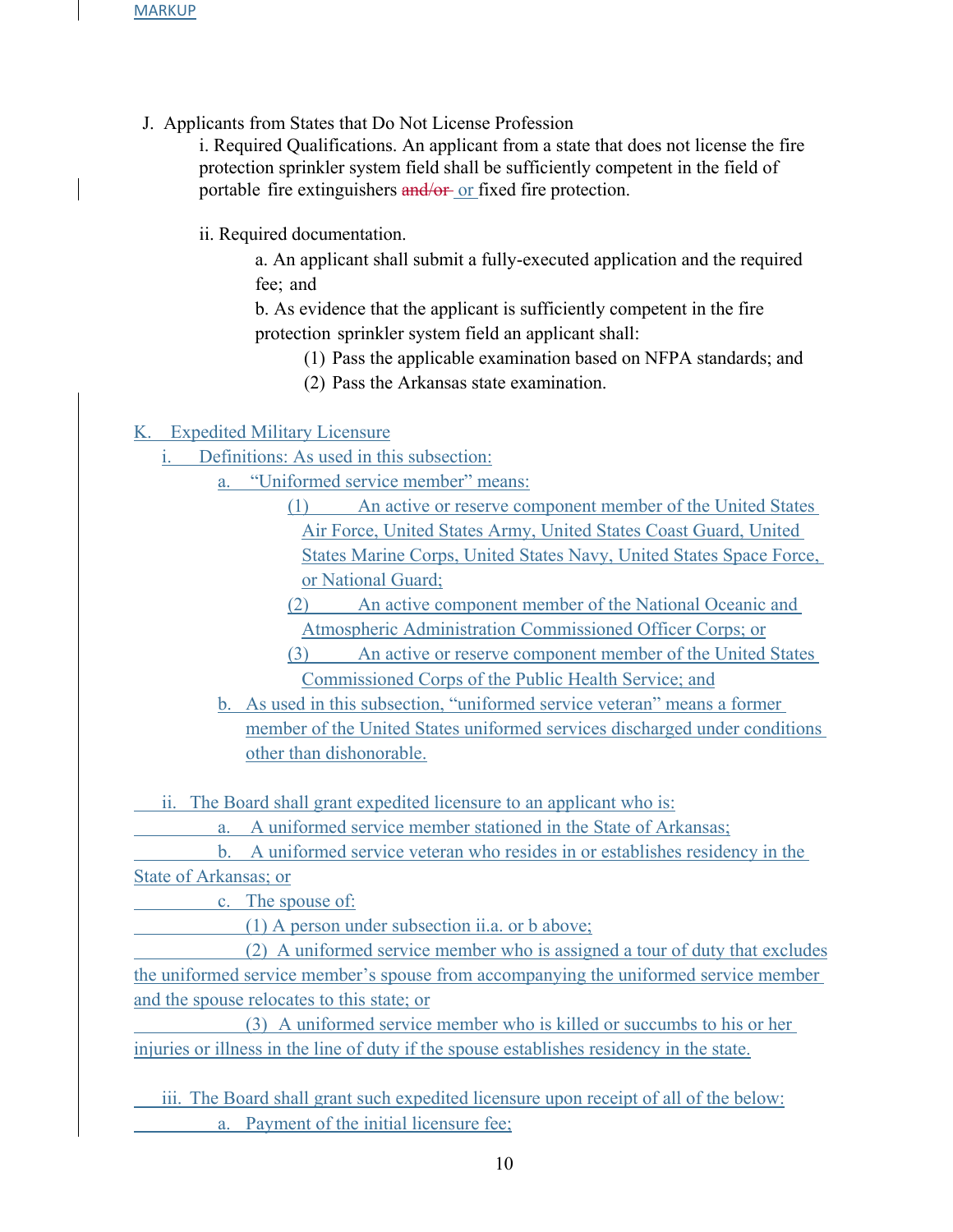**MARKUP** 

 b. An application showing the applicant meets the licensure requirements described in this rule;

 c. Evidence that the applicant is a qualified applicant under subsection ii. above; and

d. Evidence that the applicant has passed the required examinations.

iii. Military Temporary License

a. The Board's Director shall issue a temporary license immediately upon receipt of the fee and the other documentation described in subsection iii.a., b., and c. above.

b. The temporary license shall be effective for 90 days or until applicant provides the document required in subsection iii.d. showing the applicant has passed the required examinations.

iv. The expiration date of a license for a deployed uniform service member or spouse will be extended for one hundred and eighty (180) days following the date of the uniformed service member's return from deployment.

## **SECTION 5. FEE SCHEDULE AND RENEWALS**

5.1. Every fee required by A.C.A.. §§ 20-22-601 et seq. and these rules shall be paid in accordance with instructions on the Board's website.

5.2. Fees shall be as follows:

| Initial Firm Certificate of Registration:   |             |  |
|---------------------------------------------|-------------|--|
| Portable                                    | \$300.00    |  |
| Fixed                                       | \$300.00    |  |
| Class A                                     | \$100.00    |  |
| Class B                                     | \$50.00     |  |
| Firm Certificate of Registration Renewal:   |             |  |
| Portable                                    | \$300.00    |  |
| Fixed                                       | \$300.00    |  |
| Class A                                     | \$100.00    |  |
| Class B                                     | \$50.00     |  |
| Individual Licensing (includes first exam): |             |  |
| Portable                                    | 60.00<br>S. |  |
| Fixed                                       | 60.00<br>S. |  |
| Class A                                     | 60.00<br>S  |  |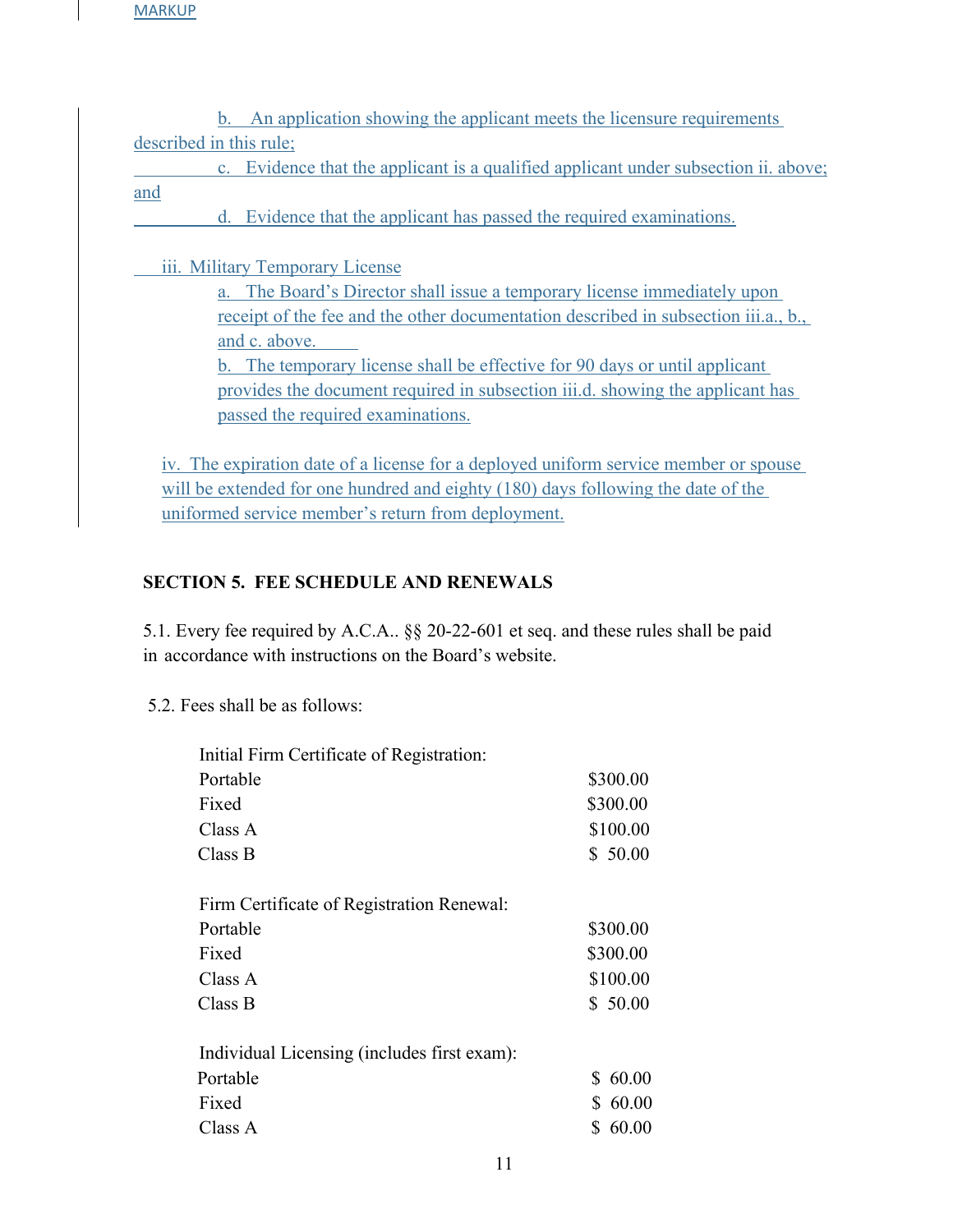| Class B                     | \$60.00 |
|-----------------------------|---------|
| Renewal Individual License: |         |
| Portable                    | \$30.00 |
| Fixed                       | \$30.00 |
| Class A                     | \$15.00 |
| Class B                     | \$10.00 |
| Other fees:                 |         |
| Exam Re-Take Fee            | \$25.00 |
| Transfer/Change/Duplicate   | \$25.00 |
| Branch office               | \$25.00 |
| <b>Apprentice Permit</b>    | \$15.00 |

5.3. Certificates of registration and licenses must be renewed annually before the expiration date of September 30th. The required fees and documentation must be submitted along with each application for renewal.

5.4. A renewal application accompanied by the required renewal fee and deposited with the United States Postal Service is deemed timely filed, regardless of actual date of delivery, when

its envelope bears a legible postmark date that is on or before the expiration date of the document being renewed.

5.5. A certificate or license expired for two (2) years or more cannot be renewed. A person whose license has been expired for two years or more and who applies for a new license must take and pass another examination(s), unless otherwise specified herein. No examination is required for a license renewed within two years of expiration.

5.6. A certificate or license expired for less than two (2) years may be renewed by payment of a fee calculated in accordance with the following schedule:

| Expired 1-90 days    | renewal fee x 1.5 |
|----------------------|-------------------|
| Expired 91-365 days  | renewal fee x 2   |
| Expired 366-729 days | renewal fee x 3   |

5.7. Anyone applying for re-licensure who meets the conditions established in A.C.A.§ 17-1-107 and can demonstrate that he or she passed the applicable examination(s) with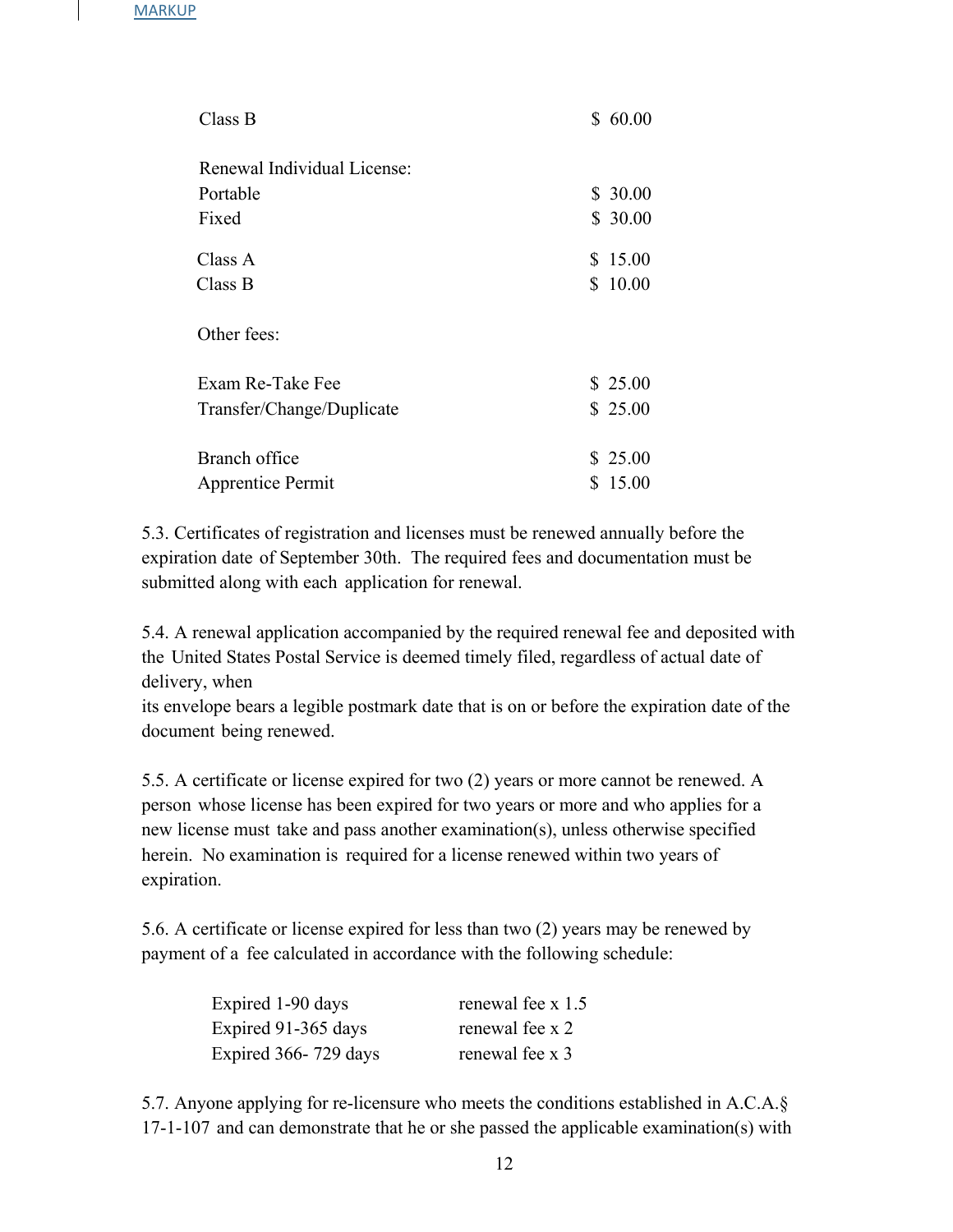scores sufficient for licensure at the time the individual's initial license was issued shall not be required to re-take the examination(s) in order to be relicensed.

### 5.8 Initial Fee Waiver for Eligible Applicants

- A. Pursuant to Act 725 of 2021, an applicant may receive a waiver of the initial licensure fee, if eligible. Eligible applicants are individuals who:
	- i. Are receiving assistance through the Arkansas, or current state of residence equivalent, Medicaid Program, the Supplemental Nutrition Assistance Program (SNAP), the Special Supplemental Nutrition Program for Women, Infants, and Children (SSNP), the Temporary Assistance for Needy Families Program (TEA), or the Lifeline Assistance Program (LAP);
	- ii. Were approved for unemployment within the last twelve (12) months; or
	- iii. Have an income that does not exceed two hundred percent (200%) of the federal poverty income guidelines.
- B. Applicants shall provide documentation showing their receipt of benefits from the appropriate state agency.
	- i. For Medicaid, SNAP, SSNP, TEA, or LAP, documentation from the Arkansas Department of Human Services (DHS), or current state of residence equivalent agency;
	- ii. For unemployment benefits approval in the last twelve (12) months, the Arkansas Department of Workforce Services, or current state of residence equivalent agency; or
	- iii. For proof of income, copies of all United States Internal Revenue Service Forms indicating applicant's total personal income for the most recent tax year e.g., "W2," "1099," etc.
- C. Applicants shall attest that the documentation provided under subsection B. is a true and correct copy and fraudulent or fraudulently obtained documentation shall be grounds for denial or revocation of license.

### **SECTION 6: PROCEDURES**

As a minimum standard, the following procedures shall be performed each time that the designated type of service is performed.

6.1. Monthly inspection:

A. The licensee shall determine that the fire extinguisher is in its designated place and that there are no obstructions to its accessibility.

B. The licensee shall determine that the fire extinguisher has not been actuated or tampered with.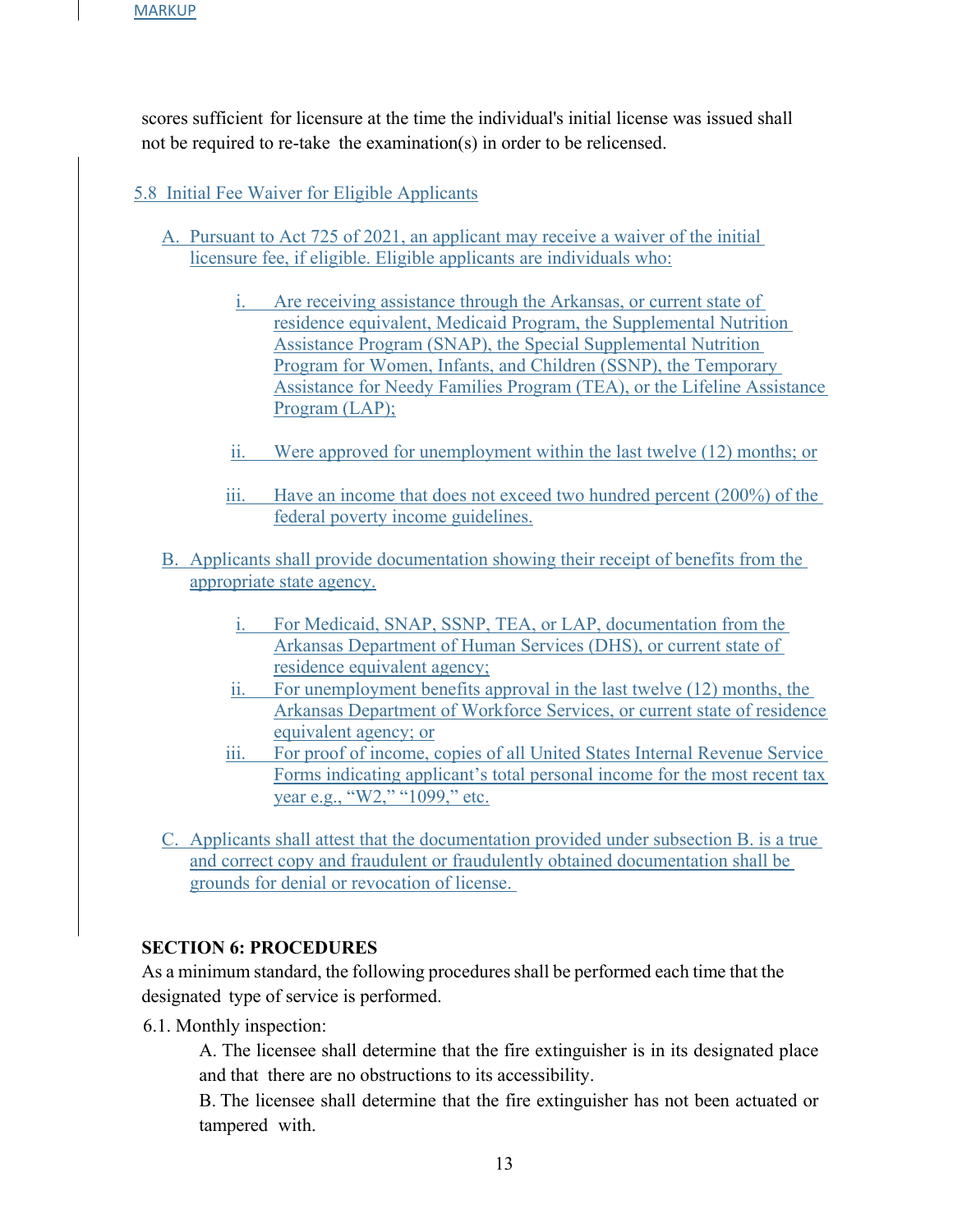C. The licensee shall determine that there is no obvious physical damage, clogged or obstructed hose or nozzle, or other condition that could prevent the proper operation of the fire extinguisher.

D. The licensee shall determine that the pressure gauge or indicator is in the operable range or position. Operate push-to-test indicator on non-rechargeable fire extinguishers.

E. The licensee shall determine the fullness of self-expelling, cartridge-operated and pump tank fire extinguishers by weighing or hefting..

F. The licensee shall determine the condition of the tires, wheels, carriage, hose and nozzle on wheeled-type fire extinguishers.

G. The licensee shall initial in ink and date the monthly service tag.

6.2. Annual Maintenance:

Annual maintenance entails a thorough examination of the fire extinguisher to give maximum assurance that a fire extinguisher will operate effectively and safely. Annual maintenance includes a thorough examination for physical damage or any condition that could prevent its operation, along with any necessary repair or replacement. As a minimum standard, the following procedures shall be performed:

A. The licensee shall perform the monthly inspections steps described in 6.1.A. through G.

B. The licensee must remove the tamper seal of a rechargeable fire extinguisher by operating the pull pin or locking device and installing a new tamper seal.

C. The licensee must complete, punch out the applicable areas, initial in ink, and install a new service tag on the fire extinguisher.

6.3. Six-Year Maintenance.

Every six (6) years, stored pressure fire extinguishers that require a twelve (12) year hydrostatic test shall be emptied and subjected to the applicable maintenance procedures described in the manufacturer's service manual.

### **SECTION 7. REQUIREMENTS FOR SERVICE TAGS**

7.1. General Requirements.

Every tag attached to a fire extinguisher or a fixed fire protection system serviced by a certified firm shall be a tag conforming to these rules.

A. Tags shall be between 5  $\frac{1}{4}$  inches and 5 1/2 inches in height and 2 5/8 inches nomore than  $5\frac{1}{2}$  inches in height and no less than  $5\frac{1}{4}$  inches in width. Service tags shall be any color EXCEPT RED.

B. One service tag shall be attached to each portable fire extinguisher in such a position as to be conveniently inspected, but not to hamper the operation or removal of the extinguisher from the bracket. One service tag shall be attached to each fixed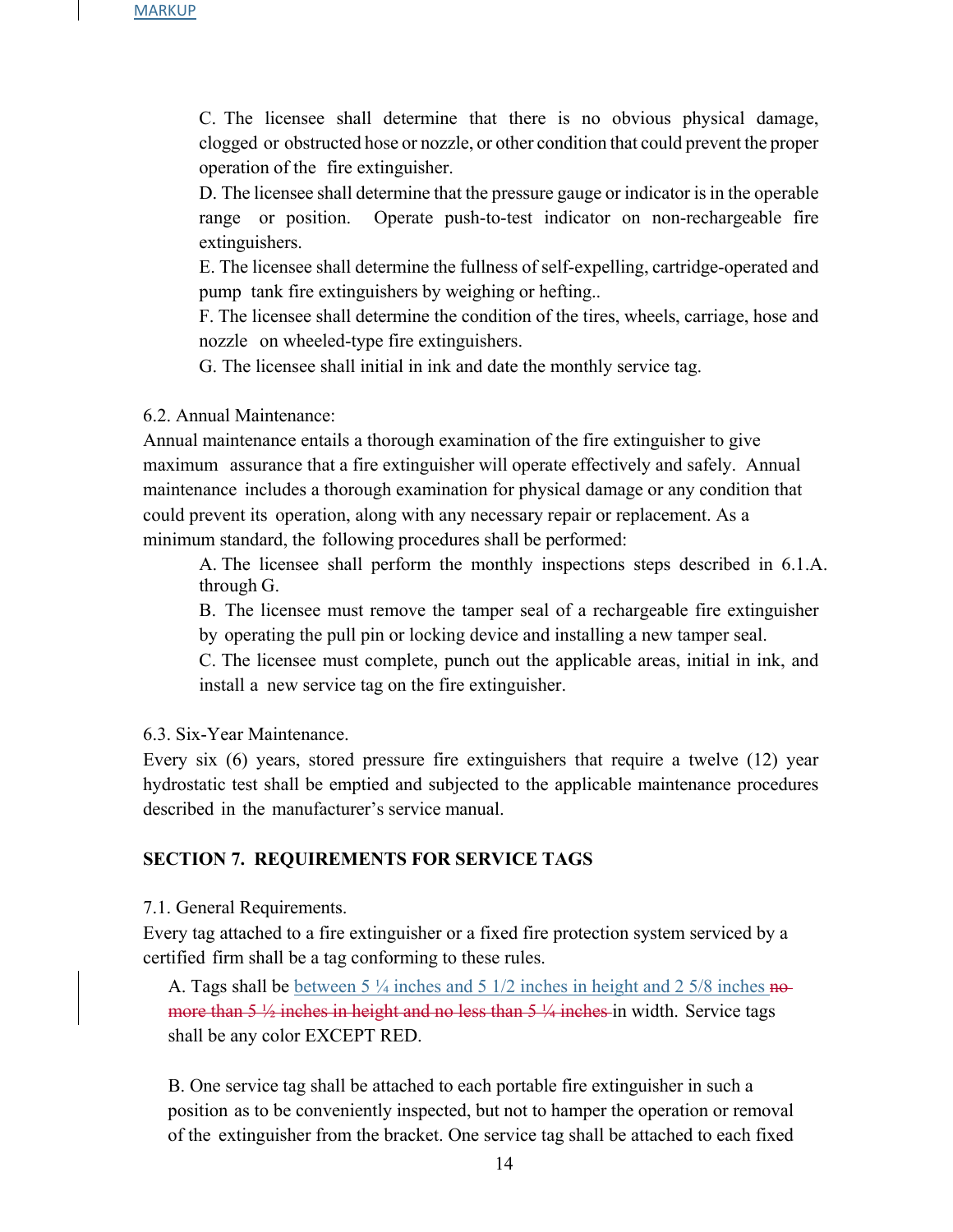fire protection system in such a position to be conveniently inspected, but not to hamper the operation of the system.

C. The service tag may be printed or otherwise established for any number of years not in excess of five (5) years.

D. Service tags shall bear the following information.

i. Servicing firm's name; ii. Address of servicing firm; iii. Certificate of registration number; iv. Type of service performed (See F. below); v. Date service was performed (See F. below); vi. License number of the individual performing or supervising the service and services performed; vii. Apprentice permit number; viii. A printed statement **DO NOT REMOVE BY ORDER OF THE STATE FIRE MARSHAL** in bold type with a font size not less than 16; and ix. Signature or initials of service person. Signature or initials must be handwritten in INK at the time of service.

E. A new service tag must be attached to a fire extinguisher or fixed fire protection system each time service is performed.

F. The date of service and type of service performed must be indicated by a perforation such as a hand punch on the appropriate section of the tag.

G. No person shall remove the service tag except when further service is performed. No person or persons shall deface, modify or alter any required service tag attached to any portable fire extinguisher or fixed fire protection system.

7.2. Requirements for Red Tags

A. A red tag on a portable fire extinguisher or fixed fire protection system means that the extinguisher or system does not conform to the minimum standards and is not acceptable for use in the case of emergency operation.

B. Red tags shall be no more and no less than between 5  $\frac{1}{4}$  inches and 5  $\frac{1}{2}$ inches in height and 2 5/8 inches in width.

C. Red tags shall be marked as "impaired" or "condemned" based on the following guidelines: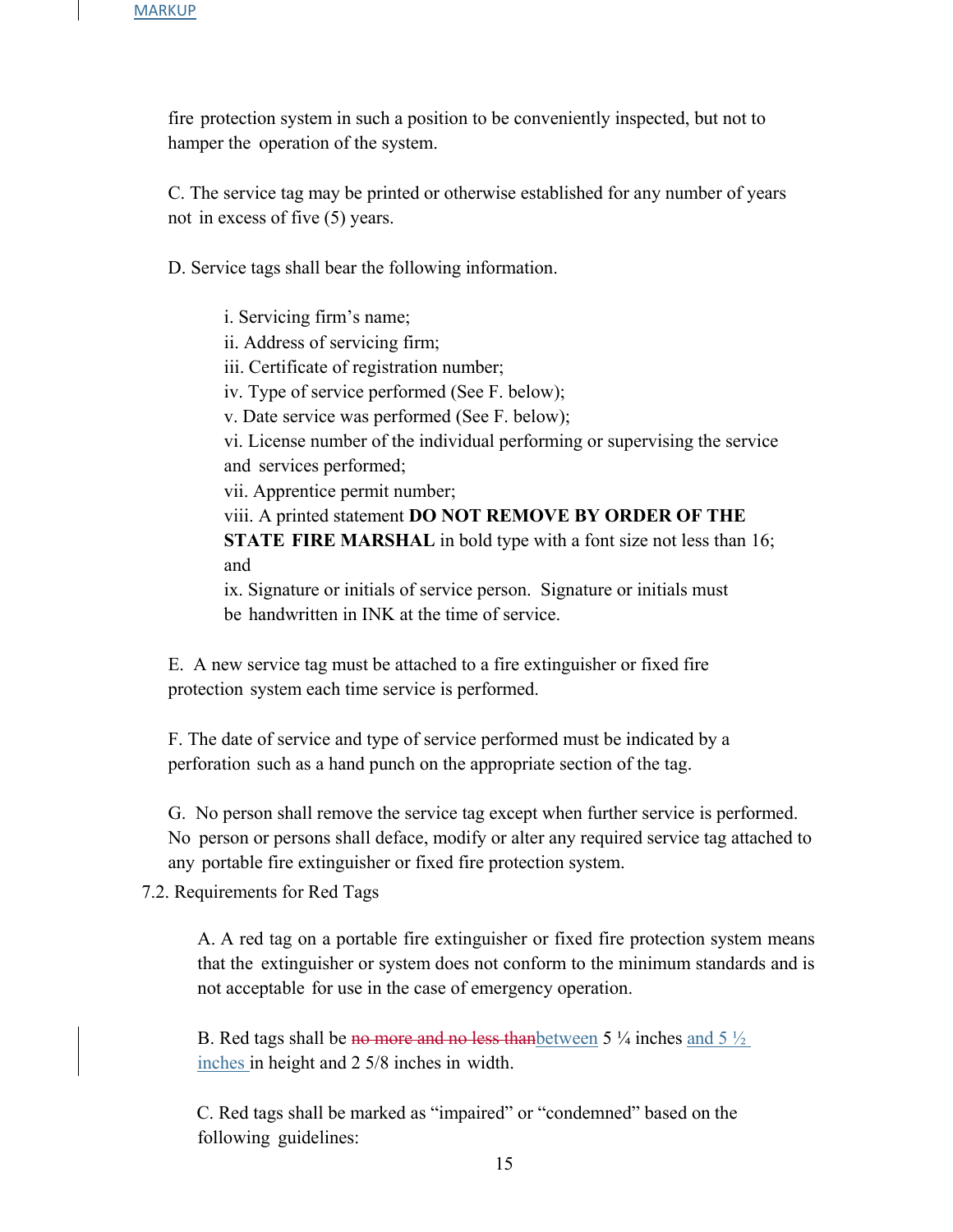i. Impaired – means a fixed fire protection system or portable fire extinguisher does not meet the applicable minimum standards but the condition causing the impairment is correctable.

ii. Condemned – means a fixed fire protection system or portable fire extinguisher does not meet the applicable minimum standards and it cannot be repaired or corrected.

D. If a fixed fire protection system is red tagged for any reason, the owner or occupant shall be immediately notified and the local AHJ or State Fire Marshal's Office shall be notified within 24 hours, either by telephone or in writing. A copy of the inspection report  $\frac{and}{or}$  and a copy of the completed tags shall be provided to the AHJ by mail, fax, e-mail, or in person, within 5 business days of the inspection.

E. Red tags shall bear the following information:

i. Name and address of the servicing firm;

ii. Certificate of registration number of the servicing firm;

iii. A section to clearly label "Impaired" or "Condemned";

iv. Name and address of the owner of the fixed fire protection system or portable fire extinguisher;

v. Date of service;

vi. License number and initials or name of the licensee "impairing" or "condemning" the unit. Name or initials must be handwritten in ink at the time of service;

vii. A printed statement '**DO NOT REMOVE BY ORDER OF THE STATE FIRE MARSHAL"** in bold print type with font size not less than 16; and

viii. A statement explaining to why the unit is impaired or condemned. F. If the system was impaired and the impairing condition(s) is corrected, the red tag may be removed by:

i. A member of the State Fire Marshal's office;

ii. Local fire marshal;

iii. Authorized and licensed employee of a certified firm; or

iv. Members of the Arkansas Fire Protection Licensing Board.

7.3. Verification of Service Collar

A. A portable fire extinguisher that has undergone internal examination or has been recharged shall have a "Verification of Service" collar located around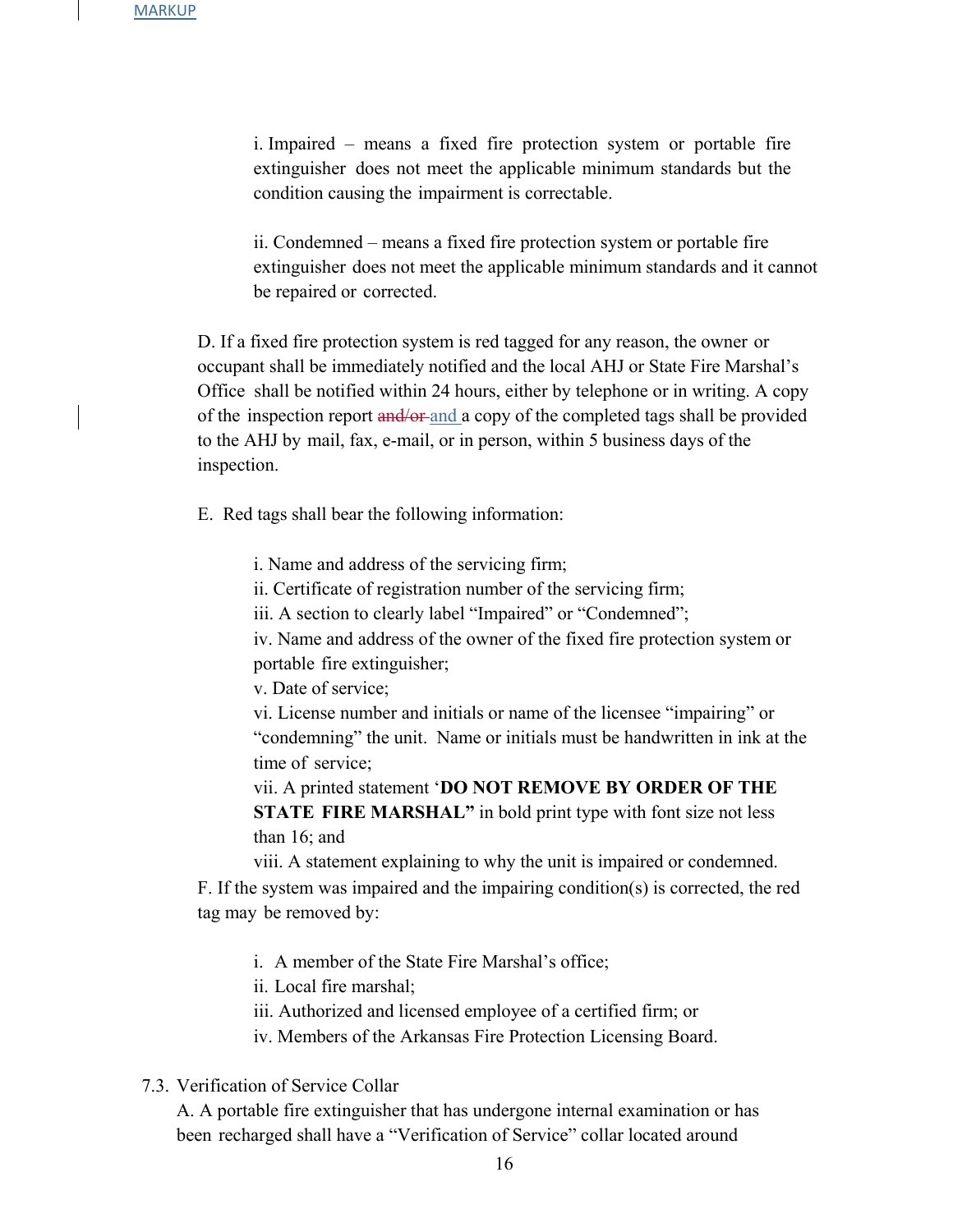the neck of the container.

B. The following types of portable fire extinguisher do not require a verification of service collar:

i. Cartridge/ or cylinder-operated fire extinguishers; and ii. Extinguishers capable of or allowed to be recharged without removal of the valve assembly (CO2 or Halon).

C. The collar shall be made of a durable rigid polymer material. Collars made of high- density polyethylene or other non-rigid materials shall not be acceptable or approved. The smallest applicable collar size shall be installed on the neck of each extinguisher. The collar shall contain a single circular piece of uninterrupted material forming a hole of a size that will not permit the collar assembly to move over the neck of the container unless the valve is completely removed. The collar shall not interfere with the operation of fire extinguisher.

D. The Verification of Service collar shall include the month and year the service was performed, indicated by a hand-punch perforation.

7.4. Recharge Record Keeping. Each fire extinguisher shall have a tag or label (six year maintenance or hydrostatic test) securely attached indicating the month and year recharging was performed and that identifies the person performing the service. In accordance with NFPA 10 and Section 7.3 above, a verification of service (maintenance or re-charging) collar shall also be attached to the extinguisher.

### **SECTION 8. BOARD MEETINGS**

8.1. The Arkansas Fire Protection Licensing Board will conduct at least four (4) regular meetings per year. Special meetings of the Board may be called at any time by a majority of the Board or at the discretion of the Chairman of the Board.

8.2. The Chairman of the Board will preside at all meetings. The Co-Chairman will preside in the Chairman's absence.

8.3. Any person desiring to appear before the Board shall, at least 15 days prior to such meeting, file with the Board a written request therefore, in which the nature and purpose of the appearance shall be clearly and concisely stated to fully apprise the Board of the basis and extent of such business. An estimate of time needed must be stated on the request.

8.4. The Board shall arrange the order of business of all meetings of the Board and shall at least ten (10) days prior thereto notify all persons who are to appear before any such meeting the place and approximate time to appear before the Board.